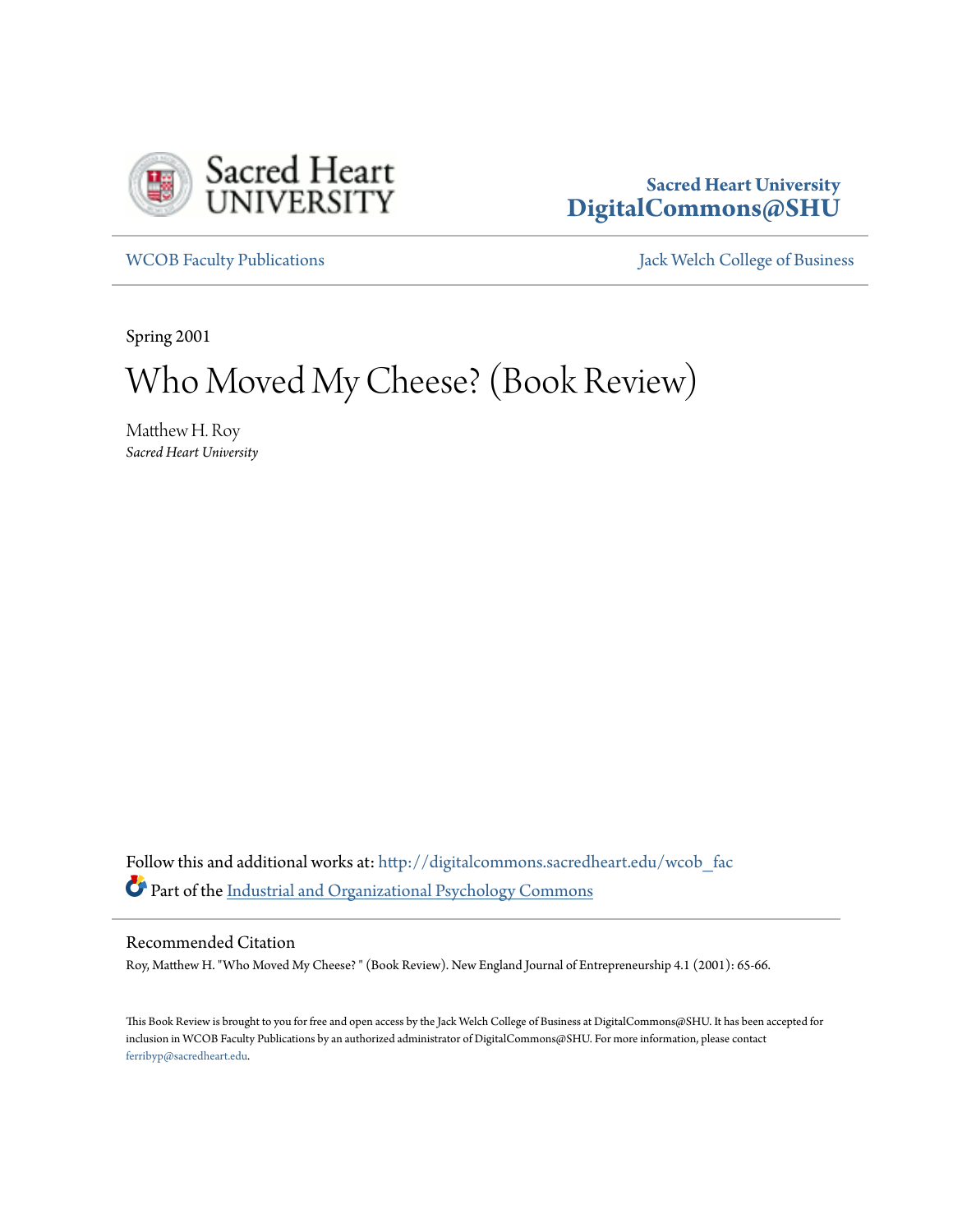## **Book Review**

#### **Matthew H. Roy**

Spencer Johnson, Who Moved My Cheese? New York: Penguin Putnam Inc., 1998.

Mattl<br>
Form<br>
Pengu<br>
T<br>
In<br>
Lin<br>
Whies in<br>
ed me n the tradition of The Little Prince and Jonathon Livingston Seagull comes the parable of change in Who Moved My Cheese. The success of these books lies in the mix between their simple recipe and deep-rooted messages. They choose mythical figures and simple themes to deliver secrets about living life to its fullest. Quirky as it sounds, we humans more readily and much less defensively embrace messages from these imaginary characters experiencing human trials and emotional traumas than their more real life counterparts. Just as the Little Prince's flower has taken on new meaning for countless generations, so too, will "the cheese." It is a delightful little book where you may find new insights into yourself and others with every new reading.

The book raises two very high-powered questions:

- 1. Why are you pursuing the goal (cheese) you are currently pursing?
- 2. What would you do if you were not influenced by fears?

The story is about four characters who live in a "Maze" and search for "Cheese" to nourish them. Two are mice (Sniff and Scurry) and two are miniature human beings (Hem and Haw). The cheese and maze are metaphorical representations. The cheese represents what we strive for in life and the maze is where we look for what we want. The sum of both metaphors is "the rat race." In the story, the characters deal with unexpected change. One of the characters successfully handles change and writes the secrets to his success on the walls of the maze. These secrets, which we all can benefit from, Johnson aptly terms, "The Handwriting on the Wall."

The characters could represent voices inherent in each one of us or separate ways people deal with change. Sniff sees change coming early and Scurry goes into action immediately. Hem stays put and tries to resist change. Haw, the hero in the story, learns to laugh at his reactions and change the way he deals with change. These four characters are all well developed and most enjoyable to read. The characters that are much less interesting are the people introduced in the opening and closing sections. They are supposed to be meeting for a reunion and discussing what has happened in their lives. Their story represents a segue into the fable and analysis of the insights afterwards. The problem is that these two chapters come across as being far too "canned." This criticism is particularly appropriate for the final chapter. I was left with the feeling that I was served the finest Brie and when I asked for more was given some cheese whiz from a can. It's too bad that the opening and concluding chapters are not as well written as the parable, but the book is still a most worthy read.

The book's jacket and introductory and concluding chapters seem to be marketed toward a business audience. There are many quotes from top executives, the introduction is by management guru Ken Blanchard, and there is a long list of companies using the book. While this is probably a good strategy to support the steep \$19.95 charge, the book has appeal to a much wider audience. It is easy to understand and apply to any change situations. The book will be a huge success with businesses because it is time for a new metaphor to help us understand the business context of today. The machine metaphor helped shape our thinking and further the value of efficiency during the industrial age. The organism metaphor helped us envision the interconnectedness of the post-modem era. And now, the cheese metaphor will sprout a whole new language and conceptual understanding of the oft described chaotic information age.

This short tale only takes about one hour to read, but it has an impressive array of insights packed into it. They include:

- Keep things simple.
- Move beyond your fears and you feel free.
- New beliefs lead to new behaviors.
- Imagining and visioning can help you achieve your goals.
- Guard against letting the cheese take on a life of its own.
- Accentuate the positive in new situations.
- Know the difference between activity and productivity.
- Monitor the cheese so you know when it is getting old (change is coming).
- The biggest inhibitor to change lies within us.
- And most importantly, when we learn to laugh at ourselves, we have opened ourselves up to change.